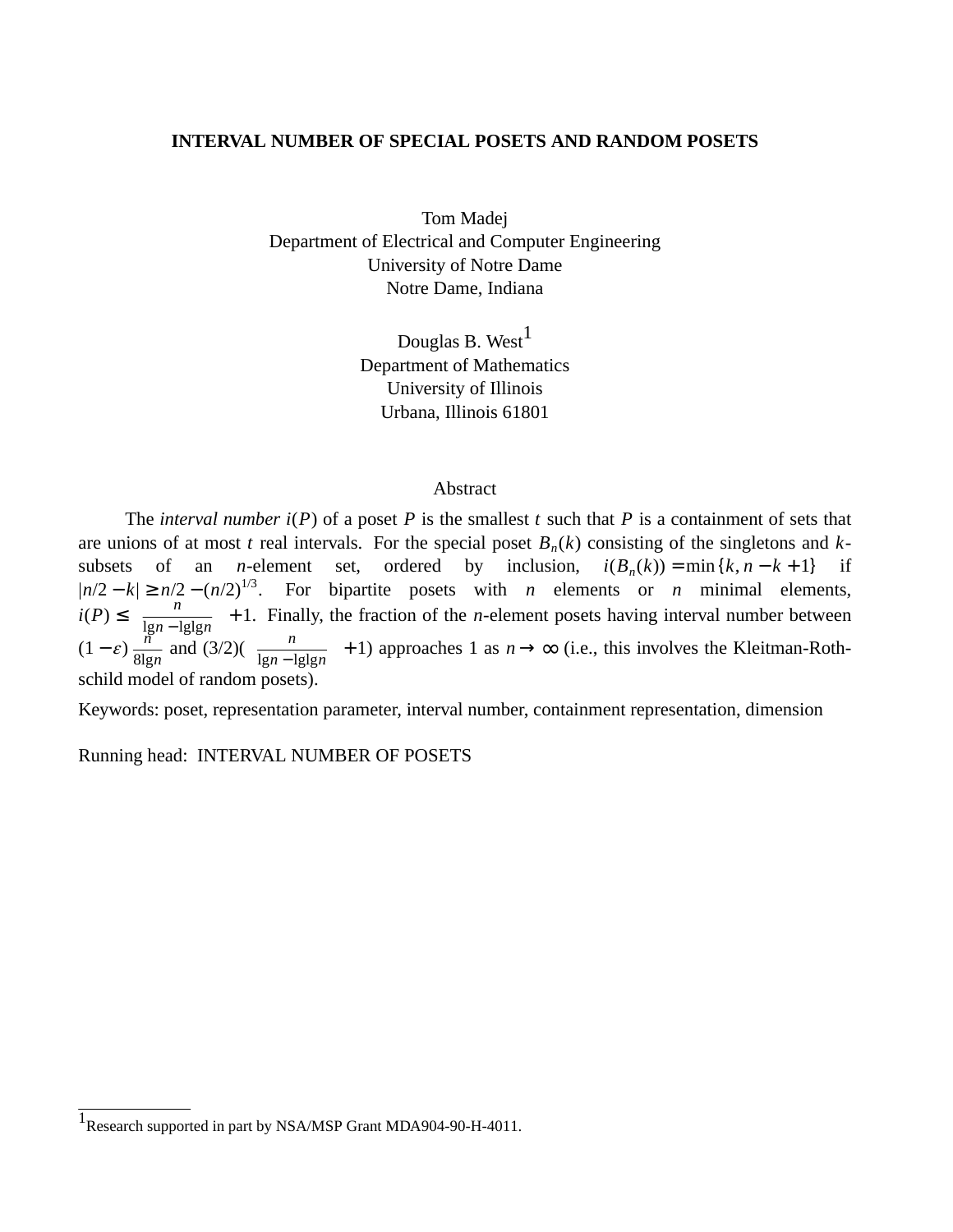### **1. INTRODUCTION**

In the special issue devoted to the preceding meeting in this series, we introduced [10] the notion of the interval (inclusion) number of a poset *P*. A *containment representation* of *P* is an assigment of a set *f*(*x*) to each *x*∈*P* such that *x* < *y* if and only if *f*(*x*)⊂ *f*(*y*). The *interval number i*(*P*) is the minimum value *t* such that *P* has a containment representation *f* in which each  $f(x)$  is the union of at most *t* intervals on the real line. The results in [10] include  $i(P) \leq |\dim(P)/2|$ ,  $i(B_{2k}) = k$  (where  $B_n$ denotes the Boolean algebra on *n* elements), bounds on the interval number for compositions and products of posets, and the fact that testing  $i(P) \le k$  for fixed  $k \ge 2$  is NP-complete.

In this paper we obtain bounds on the interval number for special subposets of the Boolean algebra and study the interval number for random posets. Both of these investigations were motivated by the question of how large  $i(P)$  can be for a poset on *n* elements. A poset with interval number 3 must have dimension at least 5; the smallest known poset with interval number 3 is the subposet of  $B_7$  consisting of the singletons and 5-sets. Hence in Section 2 we study  $i(B_n(k))$ , where  $B_n(k)$  denotes the subposet of  $B<sub>n</sub>$  consisting of the singletons and the *k*-sets. We use a counting argument to prove that if  $|n/2 - k| > n/2 - (n/2)^{1/3}$ , then a simple construction is optimal and yields  $i(B_n(k)) = \min\{k, n - k + 1\}$ . However, when  $k$  is near  $n/2$  there are better constructions. The dimension of these posets was studied by Dushnik [1] and by Spencer [14], see also [3] for a modern viewpoint. The results for  $i(B_n(k))$  are very much different from those for  $\dim(B_n(k))$ .

In Section 3, we study the interval number of large posets in terms of their size, for bipartite posets and for random posets. *Bipartite posets* are those whose comparability graph is bipartite. This is equivalent to every element being maximal or minimal. This term avoids the disagreement in terminology over whether such a poset should be said to have height 1 or height 2. We prove that  $i(P) \leq |n/(1g(n - 1/2) \cdot g(n))| + 1$  for every *n*-element bipartite poset *P*. For random posets, we use the Kleitman-Rothschild model [8], in which all *n*-element posets are equally likely. We prove that in this model almost every poset has interval number between 1/8 and 3/2 times the bound above for bipartite posets, roughly speaking. Nevertheless, the asymptotic behavior of  $\max_{|P|=n} i(P)$  remains open; in particular, we do not know whether it grows linearly or sublinearly with *n*. Section 4 contains a collection of open problems about interval number of posets.

### **2. SINGLETONS AND k-SETS**

The "standard" example of an *n*-dimensional poset is the subposet of  $B<sub>n</sub>$  induced by the singletons and *n* − 1-element sets. However, this poset has interval number 2, which is a special case of the following theorem. We use the notation  $[n] = \{1, \ldots, n\}.$ 

**THEOREM 1.** If *k* ≤  $(n/2)^{1/3}$  or *k* ≥ *n* −  $(n/2)^{1/3}$ , then  $i(B_n(k)) = \min\{k, n - k + 1\}$ .

**Proof**. First suppose  $k \leq n/2$  and put  $P = B_n(n-k)$ . For each  $X \in P$  define  $f(X) = \bigcup_{i \in X} (i-5, i+5]$ . Clearly *f* is a containment representation for *P*. Each singleton receives one interval. Each set *X* of size  $n - k$  has at most *k* gaps, which means  $f(X)$  consists of at most  $k + 1$  intervals, and hence *i*(*P*) ≤ *k* + 1.

To prove  $i(P) > k$  if  $k \leq (n/2)^{1/3}$ , we assume the contrary and fix a representation *f* for *P* that uses no more than *k* intervals per element. We call the intervals assigned to the singleton sets the *1-intervals*. Because containment representation is defined using strict inclusion, we may assume that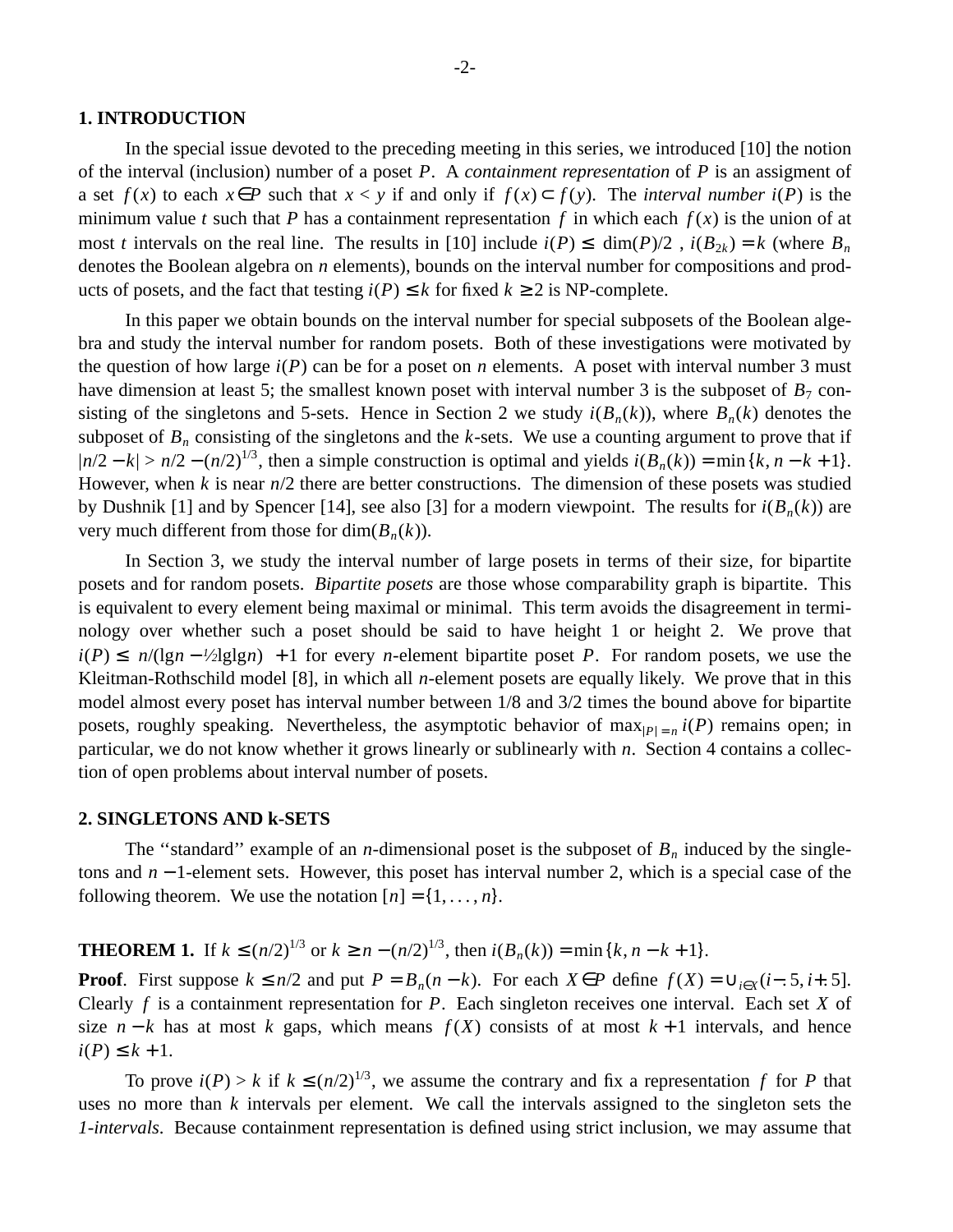all endpoints are distinct, and hence there is a unique leftmost 1-interval  $[a, b]$  and unique rightmost 1-interval [*c*, *d*], which by symmetry we may assume are assigned to *n* − 1 and *n*, respectively. Let *I* = [*a*, *d*]. Now consider an  $(n-k)$ -set *X* such that  $\{n-1, n\} \subset X \subset [n]$ . Since [*a*, *b*]∪[*c*, *d*] ⊂ *f*(*X*), the set  $I - f(X)$  is the union of at most  $k - 1$  intervals; we call these the *gaps* of X. Each of the  $k$  elements of  $[n] - X$  is assigned a 1-interval intersecting a gap of *X*. By the pigeonhole principle, some gap of *X* intersects 1-intervals for distinct singletons.

We choose a label  $l(X)$  for each such set X. Consider the first gap of X that intersects 1-intervals for distinct singletons. If some (first) point *p* within the gap belongs to 1-intervals for distinct singletons, we let  $l(X) = \{ j : p \in f({j}) \}$ . If there is no such point p, we let  $l(X)$  consist of the two singletons with leftmost 1-intervals intersecting this gap. In either case we have  $l(X) \subseteq [n-2]$ , *X*∩*l*(*X*) = ∅, and  $2 \le |l(X)| \le k$ . For a given set  $T \subseteq [n-2]$  of size *t*, at most  $\binom{n-2-t}{k-t}$  of the  $n-k$ subsets of  $[n]$  can be assigned *T* as their label, since a set *X* for which  $l(X) = T$  must omit *T* and an additional  $k - t$  elements chosen from  $[n - 2] - T$ . Since all labels have size at least 2, we have  $\binom{n-2-t}{k-t}$  $\binom{n-2-t}{k-t} \leq \binom{n-4}{k-2}$  $h^{n-4}_{k-2}$ ). Let *r* denote the number of distinct labels. Since we choose labels for the  $\binom{n-2}{k}$ sets of size *k* containing  $\{n-1, n\}$ , we have  $r\binom{n-4}{k-2}$  $\binom{n-4}{k-2} \geq \binom{n-2}{k}$  $\binom{1}{k}$ , which simplifies to

$$
r \ge \frac{(n-2)(n-3)}{k(k-1)}\,. \tag{1}
$$

On the other hand, the possibilities for distinct labels are restricted by the configuration of 1-intervals. Consider a candidate point *p* traveling from left to right through the interval *I*. For any given position of *p*, if *p* belongs to distinct 1-intervals or lies outside all 1-intervals, then there is a potential label consisting of the singletons whose 1-intervals contain *p* or the singletons corresponding to the 1-intervals nearest to  $p$  on each side, respectively. Furthermore, these are the only possible labels. Therefore, from the current position of *p*, when moving to the right we can only obtain a new label when we encounter the left endpoint of a new 1-interval in  $[n-2]$  or pass the right endpoint of an old 1-interval in  $[n-2]$ . There are at most  $2k(n-2)$  such points, and in fact the first and last cannot generate labels, so we have  $r < 2k(n-2)$ . Together with (1), this becomes  $k^2(k-1) > (n-3)/2$ .

For the other case, suppose  $P = B_n(k)$ , where again  $k \leq n/2$ . The representation defined above uses at most *k* intervals for each element of *P*. Again we prove optimality by associating labels with the large sets. Suppose  $i(P) < k$  and fix an optimal representation. For each  $k$ -set  $X \subset [n]$ , some interval *J* assigned to *X* must contain 1-intervals for distinct singletons. As above, we assign to *X* a label *l*(*X*) ⊂ [*n*] such that  $2 \le l(X) \le k$ , but this time with  $l(X) \subset X$ . It consists of the singletons whose 1-intervals contain the leftmost duplicated point in *J* or the two singletons corresponding to leftmost 1-intervals in *J*. If  $|T| = t$ , then at most  $\binom{n-t}{k-t}$  of the *k*-sets can have *T* as label, and this is at most  $\binom{n-2}{k-2}$  $h = \binom{n-2}{k-2}$  since  $t \ge 2$ . If *r* is the total number of labels, we have  $r(\binom{n-2}{k-2})$  $\binom{n-2}{k-2} \geq \binom{n}{k}$ *h*<sub>*k*</sub>
), or *r* ≥ *n*(*n* − 1)/[*k*(*k* − 1)]. By counting the possible labels arising in a left-to-right scan of the 1-intervals, we obtain  $r < 2kn$ , or  $k^2(k-1) > (n-1)/2$ . ■

These bounds are much smaller than the dimension of these posets. Dushnik [1] proved that if  $k \ge 2\sqrt{n}$ , then dim $(B_n(k)) = n - r + 1$ , where *r* is the smallest value such that  $k \ge \lfloor n/r \rfloor + r - 2$ . Spencer [14] proved that dim(*B<sup>n</sup>* (2))∼lglg*n*.

The range of Theorem 1 is somewhat limited, and we soon need to consider other arguments. We showed in [10] that  $i(B_5(3)) = i(B_6(4)) = 2$ , meaning that the conclusion of Theorem 1 does not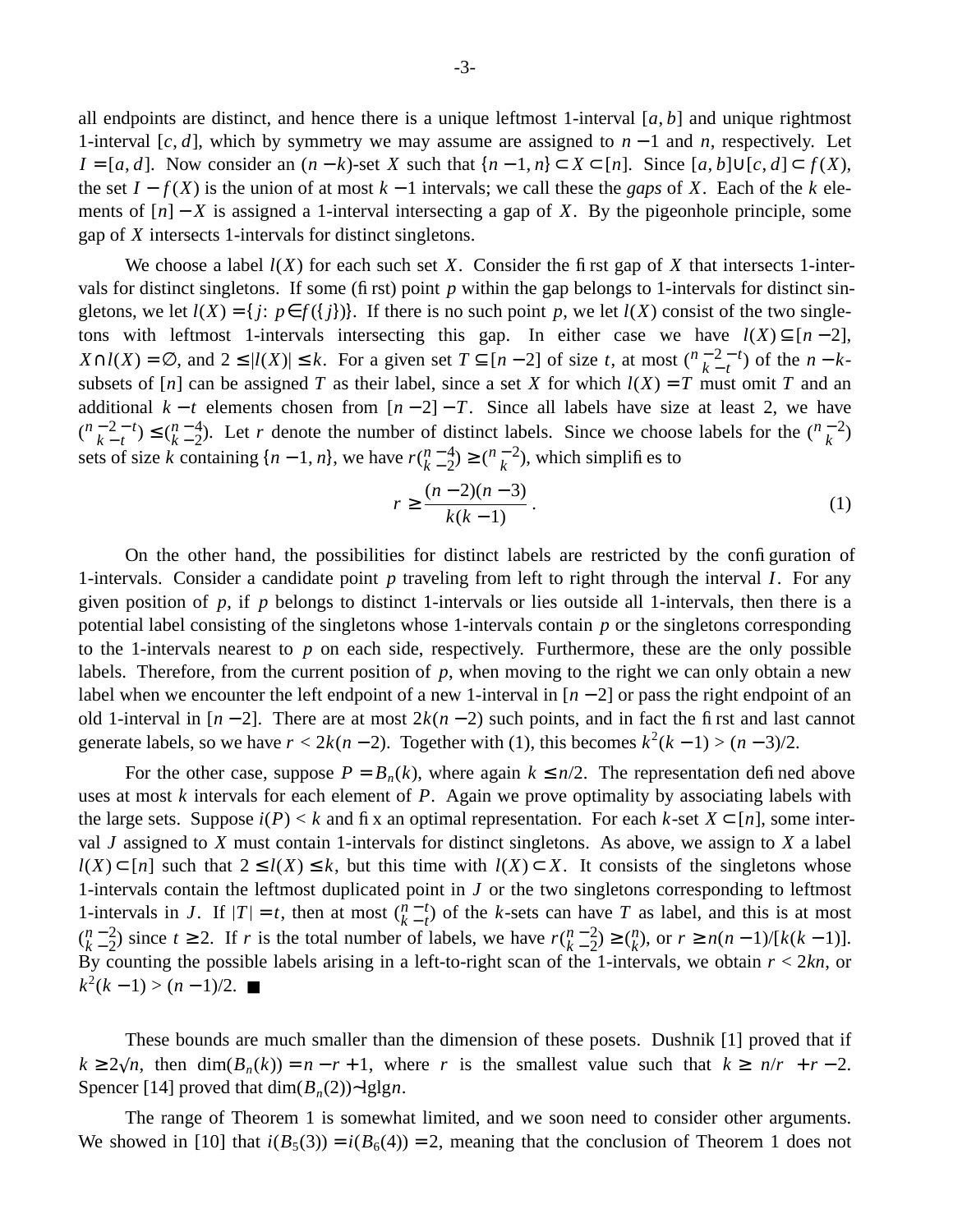extend to all  $(n, k)$ . For large enough *n*, the theorem implies that  $i(B_n(n-2)) = 3$ , but when  $n = 7$  the theorem does not yet apply. We consider the example of  $B<sub>7</sub>(5)$  in detail, because it is the smallest known example (28 elements) of a poset with interval number 3. Our lower bound proof for  $i(B_7(5))$ uses a result about interval intersection representations of graphs. For an undirected graph *G* a *t-representation* is a function *f* on  $V(G)$  such that for every  $u \in V$ ,  $f(u)$  is the union of at most *t* intervals from the real line, and such that  $uv \in E$  if and only if  $f(u) \cap f(v) \neq \emptyset$  (for distinct *u*, *v*). A *t*-representation has *depth r* if no point on the real line belongs to more than *r* of the image sets *f* (*v*). The *depth-r interval number* of *G*, denoted  $i_r(G)$ , is the minimum *t* such that *G* has a *t*-representation of depth *r*. Scheinerman [11] and Maas [9] proved that  $i_r(G) \ge (e + {r \choose 2})$  $\binom{r}{2}$ / $\lceil n(r-1) \rceil$  for a graph *G* with *n* vertices and *e* edges (see also [13]); this is proved by counting the intersections that can yield edges as the representation is traversed from left to right. The case  $r = 2$  was used in the early papers [15] and [4];  $i_2(G) \ge (e+1)/n$ . In particular,  $i_2(K_5) > 2$ . We will use this to prove  $i(B_7(5)) > 2$ .

# **THEOREM 2.**  $i(B_7(5)) = 3$ .

**Proof.** The upper bound follows from the standard construction beginning the proof of Theorem 1. To prove optimality, assume that  $i(B_7(5)) \le 2$  and fix a 2-representation f in which 6 and 7 are the singletons assigned the leftmost and rightmost 1-intervals, in the terminology of the preceding proof. By modifying the 1-intervals for the other elements, we will obtain a depth-2 2-representation for the complete graph  $K_5$ , which is impossible. Consider a 5-set *X* containing  $\{6, 7\}$ . Since  $f(X)$  has only two intervals, *X* has only one gap, and 1-intervals for the two elements of  $[5] - X$  must intersect that gap. Extend these 1-intervals toward each other until they intersect (unless they already intersect). Since no other singleton can have a 1-interval intersecting this gap, this does not cause any point to be contained in more than two 1-intervals. We make this modification for each *X* containing {6, 7}. Since every 2-subset of [5] is the complement of such an *X*, the resulting intervals for [5] form a 2-representation of  $K_5$ .

In order to make this into a depth-2 2-representation, we make further modifications to limit the depth at points not belonging to any gap. Because all edges of  $K<sub>5</sub>$  have been represented within the gaps, it suffices to reduce the depth outside gaps to 2 by deleting portions of 1-intervals; in doing this, we must avoid increasing the number of intervals used for any singleton. Let *J* be a maximal interval not intersecting any gap. It suffices to show that at most two 1-intervals can contain *J* and extend on both sides, because any other portions of 1-intervals in *J* can be deleted without increasing the number of 1-intervals. In fact, if  $f({i})$  and  $f({j})$  both contain *J* (and extend on both sides), let  $X = [7] - \{i, j\}$ . Then these 1-intervals for *i* and *j* both intersect the gaps that occur on each side of *J*. The only 5-set for which these can be gaps is *X*, but if *X* has two gaps then  $f(X)$  has at least three intervals. Hence in fact at most one 1-interval properly contains *J* in this way, and we can reduce the depth outside gaps to 1, forming the impossible representation of  $K_5$ .

In light of Theorem 2, in which the conclusion of Theorem 1 still holds, it is natural to try to extend the range of applicability of Theorem 1. The next theorem places a limit on how far the formula of Theorem 1 can hold. It would be interesting to know the asymptotics of the maximum value of *k* such that  $i(B_n(n-k)) = k+1$ .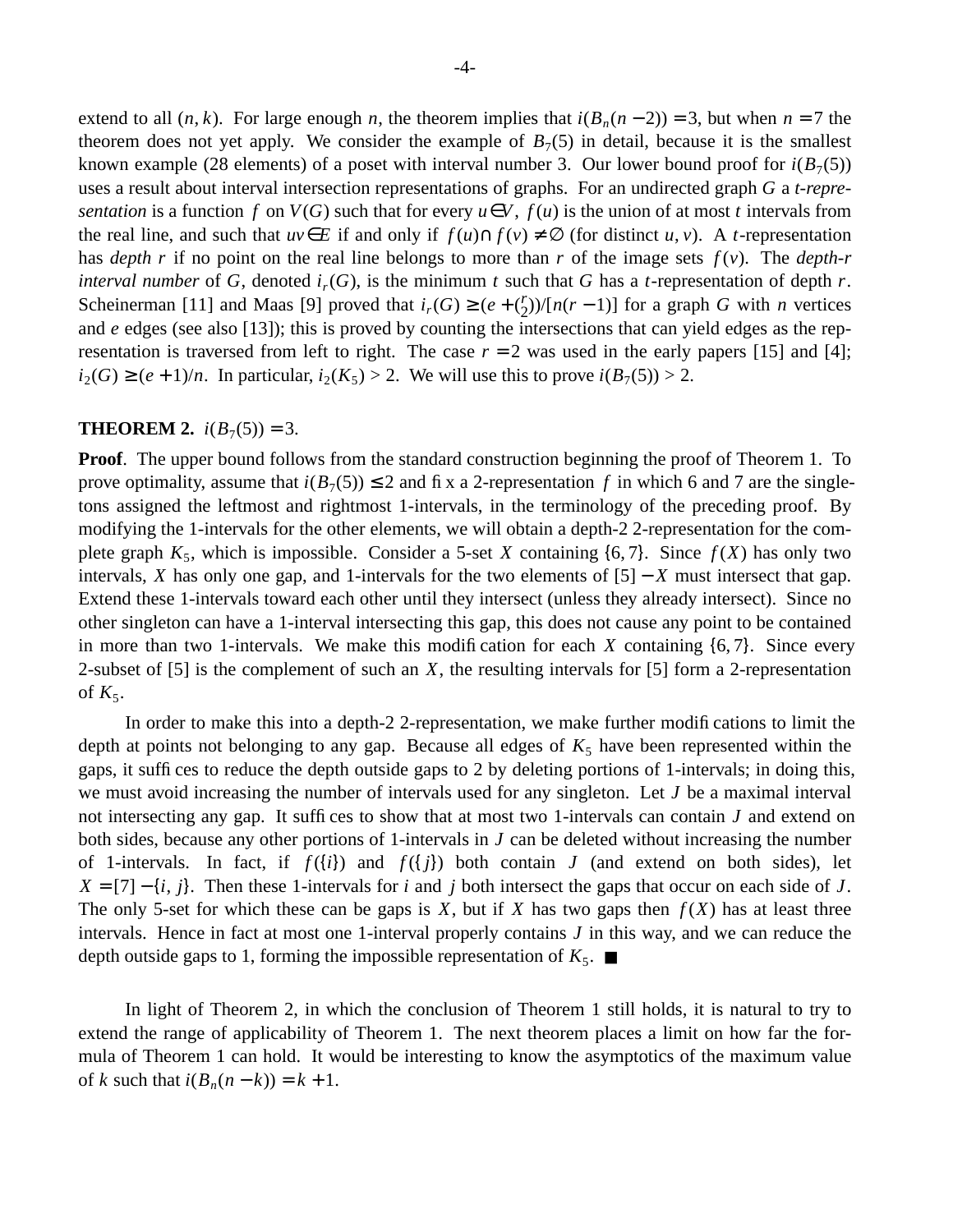**THEOREM 3.** If  $k > [(\sqrt{2}n + 1 - 1)/2]$ , then  $i(B_n(n - k)) \leq k$ .

**Proof**. Suppose  $n = 2r(r + 1)$  and  $k = r + 1$ ; we provide a *k*-representation for  $B_n(n - k)$ . Treat the elements of  $[n]$  as pairs  $(i, j)$  indexing the rows and columns of an *r* by  $2r + 2$  array. We create an ordering of 1-intervals so that any pair of singletons in a single row of the array have adjoining 1-intervals. Such adjacencies correspond to a complete graph of order  $2r + 2$ ; add one dummy element to obtain a complete graph in which the vertices have even degree. This graph is Eulerian; order the 1-intervals by their appearances on an Eulerian circuit, starting with the dummy element, then delete the dummy intervals. Do this successively for the singletons in each row. Note that we use  $k = r + 1$ intervals for each singleton.

To complete the containment representation, we must add *k* intervals for each (*n* − *k*)-set *X* that include all 1-intervals for the elements in *X* but omit at least one 1-interval for each element of the complement. Since  $|X| = r + 1$ , the set *X* omits some pair of elements in the same row. These have a consecutive pair of 1-intervals, so we need only allow  $r$  gaps to miss 1-intervals for the  $r + 1$  elements of  $\bar{X}$ .

For the general case, let  $r = \frac{1}{2} \sqrt{2n}$ , and fill out the grid of elements to an *r* by  $2r + 2$  array by adding dummy elements. With  $k > r$ , there are still two omitted elements in the same row, and the construction described above works. ■

When *k* is near  $n/2$ , or indeed is between  $\alpha n$  and  $\beta n$  for  $0 < \alpha < \beta < 1$  when *n* is large, much more efficient representations can be found. For such values of  $k$ , it follows from the results of the next section that a factor of lg*n* can be saved compared to min  $\{k, n - k + 1\}$ .

### **3. BOUNDS IN TERMS OF POSET SIZE**

In this section we consider posets with *n* elements. Hiraguchi [5] proved that  $\dim(P) \le n/2$ when *n* ≥ 4; hence we know *i*(*P*) ≤  $\lceil n/4 \rceil$ . Hiraguchi's inequality is tight for the posets  $B_{n/2}(n/2 - 1)$ , but these have interval number 2. We prove next that the interval number of a bipartite poset cannot be linear in the size, which suggests that the maximum over all *n*-element posets will be sublinear.

**THEOREM 4.** If *P* is an *n*-element bipartite poset, then

$$
i(P)\leq \left\lceil \frac{n}{\lg n -\lg\lg n}\right\rceil +1.
$$

**Proof.** We establish a universal structure that will accomodate representations for all bipartite posets with elements [*n*]. Let  $m = \lg n - \lg \lg n$ . Partition [*n*] into  $\lceil n/m \rceil$  disjoint subsets  $X_i$  with  $|X_i| \leq m$ . For each *i*, create  $2^{|X_i|}$  disjoint subintervals within the interval  $[i-1, i]$ . Assign each subset  $S \subseteq X_i$  one of these intervals, arbitrarily, and assign each element of  $S$  a distinct point within the interval  $g(S)$ assigned to *S*. Note that each element of  $X_i$  is assigned to at most  $2^{m-1}$  distinct points in  $[i-1, i]$ . With  $m = \lg n - \lg \lg n$ , we have  $2^{m-1} = n/(2\lg n) < \lceil n/m \rceil + 1$ .

Now consider an arbitrary poset *P* on the set [*n*]. For each element  $x \in P$ , the order ideal  $D(x) = \{y \in P: y \leq x\}$  generated by *x* is a subset of [*n*]. If *x* is a minimal element in *P*, we represent *x* by the points assigned to it within  $[i - 1, i]$ , where *i* is the unique index such that  $x \in X_i$ . If *x* is not a minimal element, then the partition  $\{X_i\}$  of [*n*] induces a partition of  $P - D(x)$ , with  $Y_i = X_i \cap (P - D(x))$ . We let  $f(x) = [0, ||n/m||] - \bigcup_i g(Y_i)$ . Since we have deleted  $||n/m||$  intervals,  $f(x)$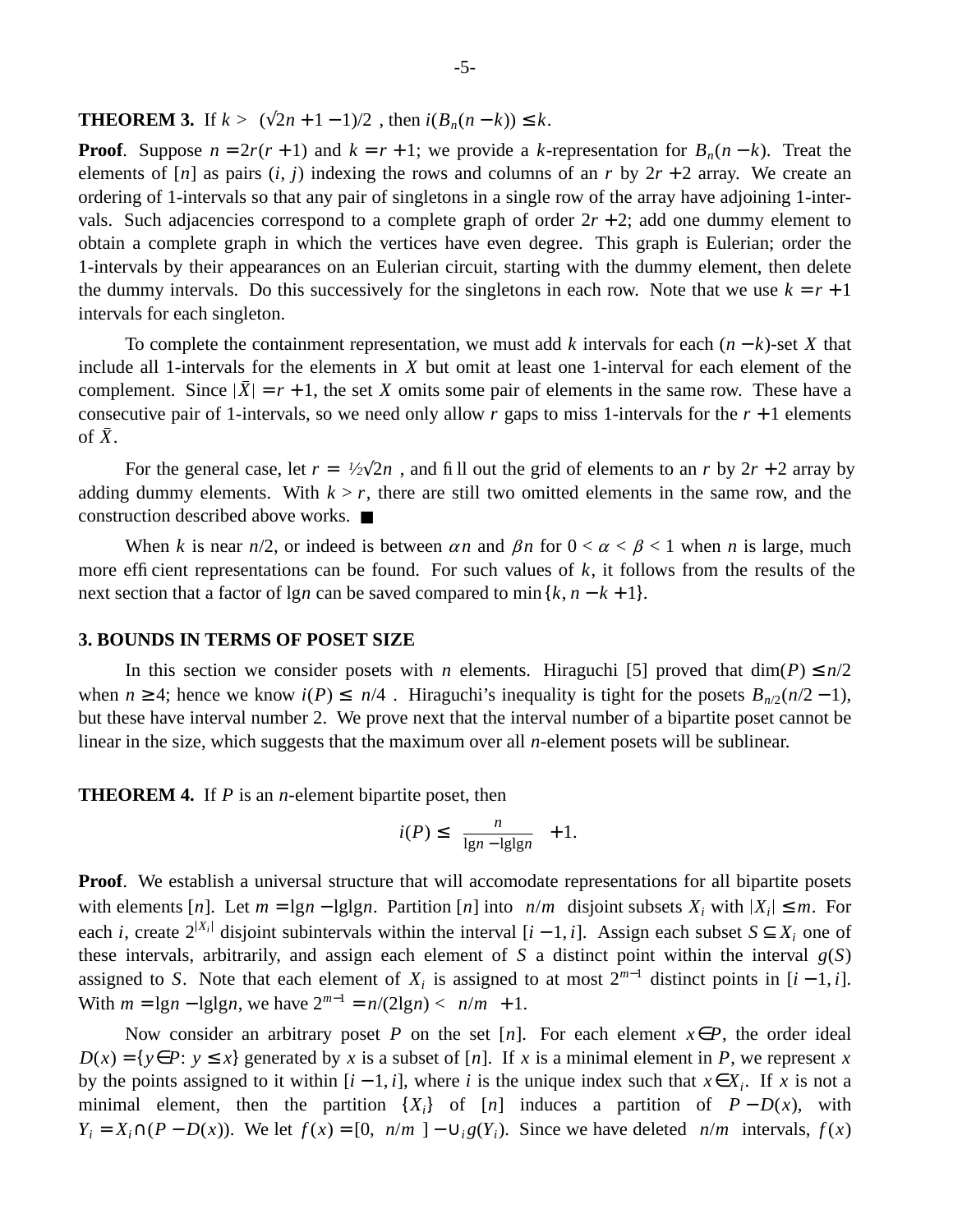consists of at most  $\lceil n/m \rceil + 1$  intervals. Furthermore, we have provided a gap in  $f(x)$  containing an interval for each minimal element outside  $D(x)$  and a portion of intervals for each maximal element other than *x*, so this is a representation.  $\blacksquare$ 

Note that this construction does not work for posets of arbitrary height. It works for bipartite posets because the inclusion relationships between the non-minimal elements are destroyed within the parts  $X_i$  of the partition. In fact, the construction applies to any class of bipartite posets having no more than *n* minimal elements, yielding a representation in which maximal elements are assigned  $\lceil \frac{n}{\lg n} \rceil$ *n*<sub>1gn</sub> − lglg<sub>n</sub></sub> + 1 intervals and minimal elements are assigned at most  $\frac{l}{2n}$ (2lgn). In particular, we have the bound on  $i(B_n(k))$  advertised in the preceding section, which is an improvement over the trivial construction when  $\alpha n < k < \beta n$  and *n* is large.

**COROLLARY 5.** 
$$
i(B_n(k)) \le \lceil \frac{n}{\lg n - \lg \lg n} \rceil + 1
$$
 for all  $1 < k < n$ .

Finally, we show that this is the right order of magnitude for the interval number of almost every poset. This result is based on the description of the random *n*-element poset due to Kleitman and Rothschild [8]. They obtained an asymptotic formula for the number of *n*-element posets, proving that its base-2 logarithm is asymptotic to  $n^2/4$ . Asymptotically, this many posets can be constructed using three levels  $L_0$ ,  $L_1$ ,  $L_2$  of sizes  $n/4$ ,  $n/2$ ,  $n/4$ , respectively, and adding some subset of the cover relations *x* < *y* such that *x*∈*L*<sub>0</sub>, *y*∈*L*<sub>1</sub>, or *x*∈*L*<sub>1</sub>, *y*∈*L*<sub>2</sub>. Hence almost every *n*-element poset has this structure, in that the fraction not having this structure goes to 0. Furthermore, if we view these cover relations as introduced independently, with probability  $1/2$ , we see that in almost all posets we have  $x < z$  for all  $x \in L_0$ ,  $z \in L_2$ . (The expected number of unrelated pairs of this form is  $(n^2/16)(3/4)^{n/2}$ , which approaches 0, so the probability of having no bad pair approaches 1).

**THEOREM 6.** Suppose *P* is a random *n*-element poset, with each such poset being equally likely. For any  $\varepsilon > 0$ , the probability approaches 1 that

$$
(1 - \varepsilon) \frac{n}{8\lg n} \le i(P) \le \frac{3}{2} \lceil \frac{n}{\lg n - \lg \lg n} \rceil + 1.
$$

**Proof.** For the upper bound, the discussion above allows us to assume that *P* has three levels and that every element of the bottom level is less than every element of the top level. We use the construction in Theorem 4 to represent the poset  $P_0$  induced by the bottom two levels and the poset  $P_1$  induced by the top two levels. Translate these representations to disjoint portions of the real line, and give each element of the top level an interval containing the full representation for  $P_0$ . The result is a representation of *P*. Letting  $k = \int_{0}^{\infty} \frac{n}{\ln n}$  $\frac{n}{\lg n - \lg \lg n}$  + 1, it uses at most *k*/2 intervals for each element of the bottom level,  $k + 1$  for each element of the top level, and  $k + k/2$  for each element of the middle level.

The lower bound follows from a counting argument that is standard for lower bounds on representation parameters for combinatorial structures where the representations use intervals (see [2], [12], for example). A representation is determined by the ordering of the endpoints of its intervals. The number of distinct orderings of 2*k* letters of each of *n* types is  $(2kn)!/((2k)!)^n$ . The base-2 logarithm of this is asymptotic to 2*kn*lg*n*. Since the base-2 logarithm of the number of *n*-element posets is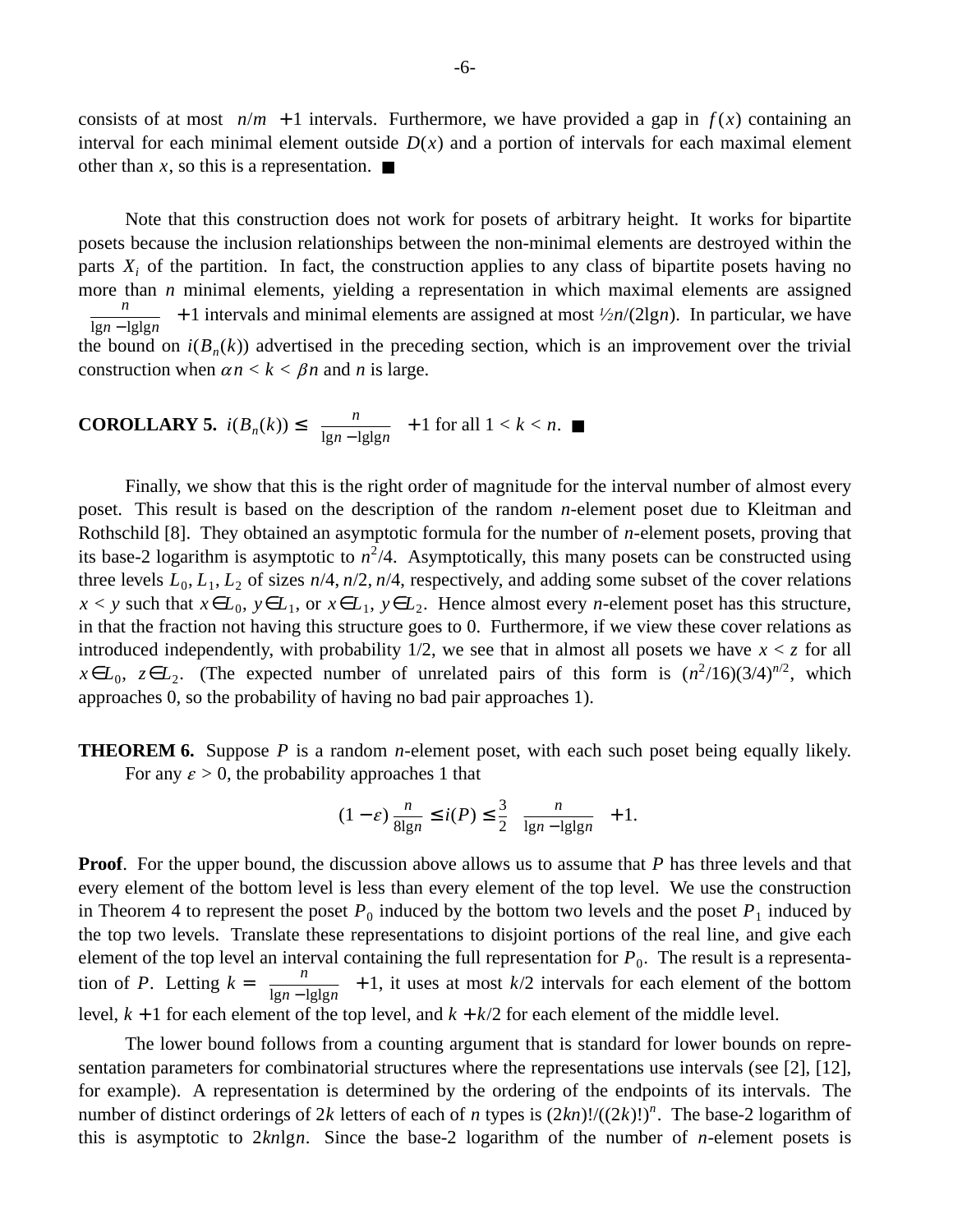asymptotic to  $n^2/4$  [8], almost all *n*-element posets fail to be representable if we allow at most  $k = (1 - \varepsilon)n/(8\lg n)$  intervals per vertex.  $\blacksquare$ 

## **4. OPEN PROBLEMS**

**1.** Determine the asymptotic behavior of the function  $\Phi(n) = \max_{|P|=n} i(P)$ ; in particular, is it linear or sublinear? Presently we know  $n/(8\lg n) \leq \Phi(n) \leq \lceil n/4 \rceil$ . How tight is the bound of Theorem 4 for bipartite posets?

**2.** Determine the maximum value of *k* such that  $i(B_n(n-k)) = k+1$ . We know this value is at least  $(n/2)^{1/3}$  and at most  $\lceil (\sqrt{2n+1}-1)/2 \rceil$ . Determine the maximum over *k* of  $i(B_n(k))$ . In particular, is it  $\Omega(n/\lg n)$ , and for what *k* as a function of *n* does it occur?

**3.** In [10], we studied ''removal theorems'' analogous to those of dimension theory. We showed that  $i(P - x) \ge i(P) - 1$  if *x* is a maximal or minimal element of *P*, but for an arbitrary element we could only prove  $i(P - x) \ge i(P)/2$ . However, we have no example with  $i(P - x) < i(P) - 1$ . What is the maximum by which deletion of an element can reduce the interval number?

**4.** Is the interval number bounded for useful special classes of posets? In [10], we proved  $i(P) \le 2$  if *P* is an interval order. Is there a bound for angle orders, *n*-gon orders, or planar posets? We have no example of a planar poset with  $i(P) > 2$ . Kelly [7] proved that dimension can be arbitrarily large for planar posets.

**5.** What are the bounds on *i*(*P*) in terms of other poset parameters? The Boolean algebras show that the bound  $i(P) \leq \lceil (\dim P)/2 \rceil$  is best possible. In [10], we proved that  $i(P) \leq \lceil (3/2) \cdot \text{dim}(P) \rceil$ , where idim denotes interval dimension. Is this best possible? We do not yet know of any poset with interval dimension 2 and interval number 3. Also, since dim*P* is bounded by the width of *P* (maximum antichain size) [6], it follows that  $i(P) \leq \lceil w(P)/2 \rceil$ , but it seems likely that this bound could be substantially improved.

**6.** In [10], we proved for the lexicographic composition of posets that  $i(P[Q]) \leq \max\{i(P), [(\dim Q)/2]\}.$  Can this inequality be sharpened to  $i(P[Q]) \leq 1 + \max\{i(P), i(Q)\}$ ?

**7.** The proof in [10] of NP-completeness for recognizing posets with fixed interval number uses posets of unbounded height. Is the problem still NP-complete for posets of fixed height or for bipartite posets?

### **References**

- [1] B. Dushnik, Concerning a certain set of arrangements, *Proc. Amer. Math. Soc.* 1(1950), 788-796.
- [2] P. Erdös and D.B. West, A note on the interval number of a graph, *Discrete Math.* 55(1985), 129-133.